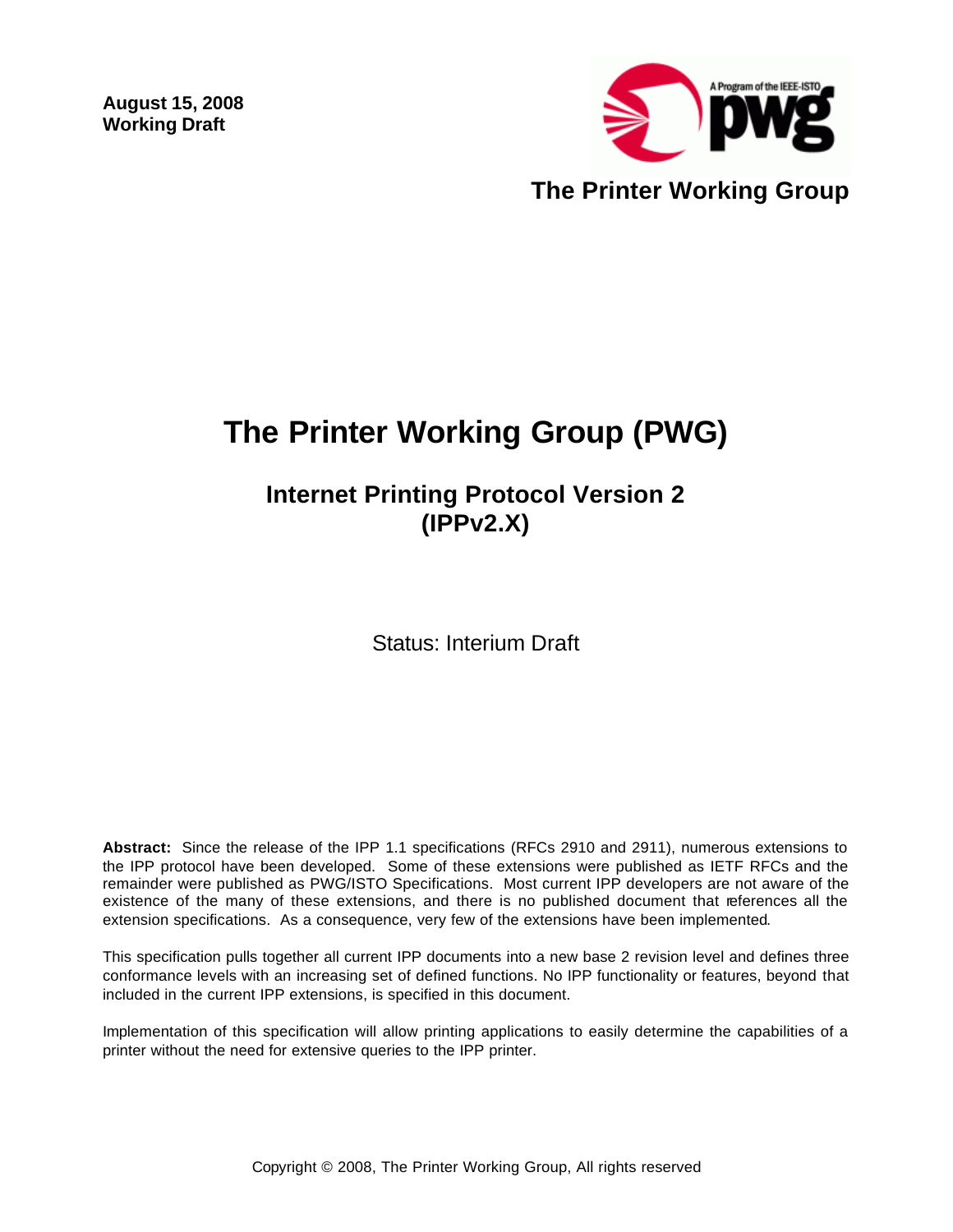#### **Copyright (C) 2008, The Printer Working Group. All rights reserved.**

This document may be copied and furnished to others, and derivative works that comment on, or otherwise explain it or assist in its implementation may be prepared, copied, published and distributed, in whole or in part, without restriction of any kind, provided that the above copyright notice, this paragraph and the title of the Document as referenced below are included on all such copies and derivative works. However, this document itself may not be modified in any way, such as by removing the copyright notice or references to the IEEE-ISTO and the Printer Working Group, a program of the IEEE-ISTO.

Title: Internet Printing Protocol, Version 2

The IEEE-ISTO and the Printer Working Group DISCLAIM ANY AND ALL WARRANTIES, WHETHER EXPRESS OR IMPLIED INCLUDING (WITHOUT LIMITATION) ANY IMPLIED WARRANTIES OF MERCHANTABILITY OR FITNESS FOR A PARTICULAR PURPOSE.

The Printer Working Group, a program of the IEEE-ISTO, reserves the right to make changes to the document without further notice. The document may be updated, eplaced or made obsolete by other documents at any time.

The IEEE-ISTO takes no position regarding the validity or scope of any intellectual property or other rights that might be claimed to pertain to the implementation or use of the technology described in this document or the extent to which any license under such rights might or might not be available; neither does it represent that it has made any effort to identify any such rights.

The IEEE-ISTO invites any interested party to bring to its attention any copyrights, patents, or patent applications, or other proprietary rights which may cover technology that may be required to implement the contents of this document. The IEEE-ISTO and its programs shall not be responsible for identifying patents for which a license may be required by a document and/or IEEE-ISTO Industry Group Standard or for conducting inquiries into the legal validity or scope of those patents that are brought to its attention. Inquiries may be submitted to the IEEE-ISTO by e-mail at:

ieee-isto@ieee.org.

The Printer Working Group acknowledges that the IEEE-ISTO (acting itself or through its designees) is, and shall at all times, be the sole entity that may authorize the use of certification marks, trademarks, or other special designations to indicate compliance with these materials.

Use of this document is wholly voluntary. The existence of this document does not imply that there are no other ways to produce, test, measure, purchase, market, or provide other goods and services related to its scope.

This document is available electronically at:

ftp://ftp.pwg.org/pub/pwg/ipp/ippv2-wd/wd-ipp20-20080815.pdf .doc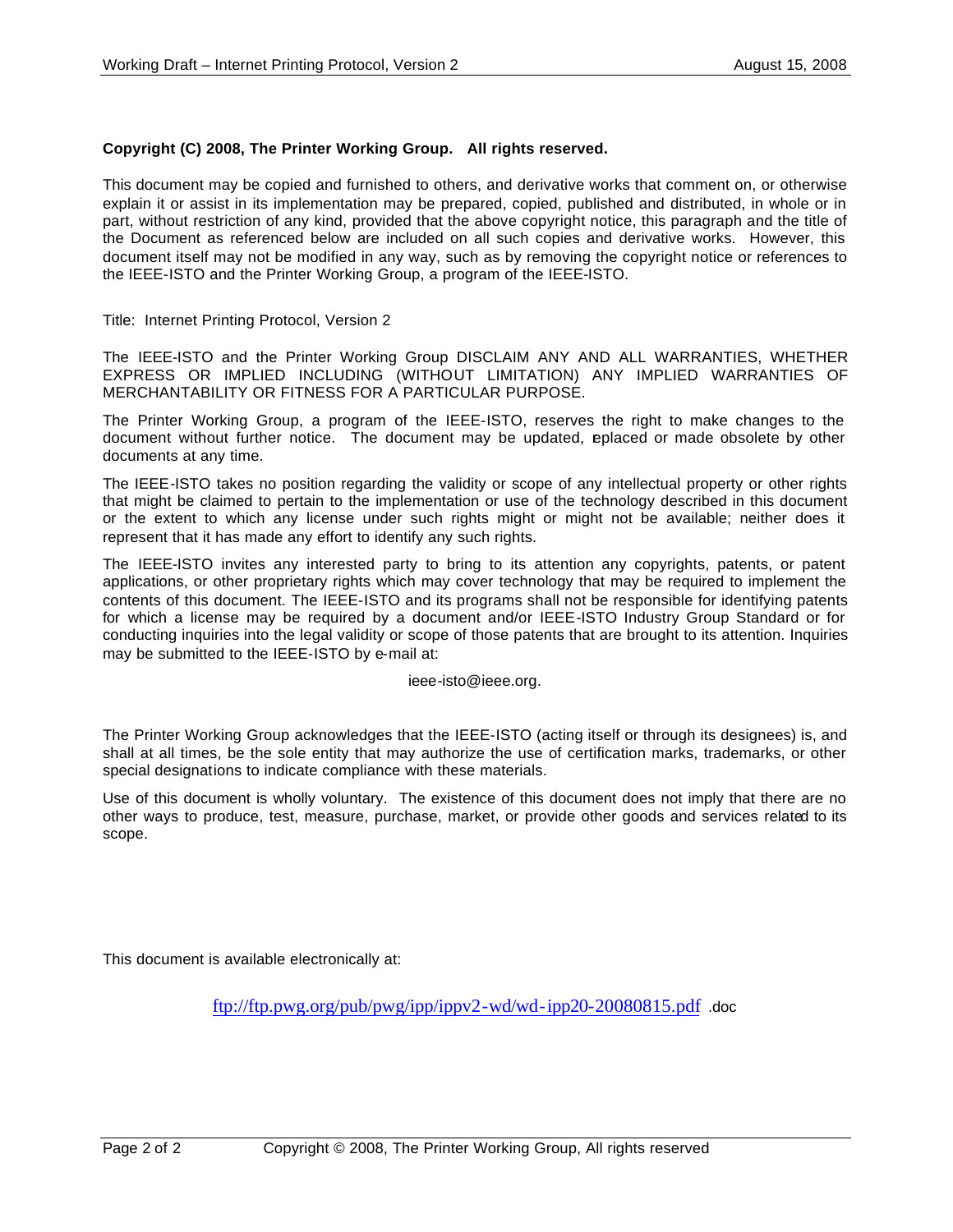#### **About the IEEE-ISTO**

The IEEE-ISTO is a not-for-profit corporation offering industry groups an innovative and flexible operational forum and support services. The IEEE-ISTO provides a forum not only to develop standards, but also to facilitate activities that support the implementation and acceptance of standards in the marketplace. The organization is affiliated with the IEEE (http://www.ieee.org/) and the IEEE Standards Association (http://standards.ieee.org/).

For additional information regarding the IEEE-ISTO and its industry programs visit http://www.ieee-isto.org.

#### **About the IEEE-ISTO PWG**

The Printer Working Group (or PWG) is a Program of the IEEE Industry Standards and Technology Organization (ISTO) with member organizations including printer manufacturers, print server developers, operating system providers, network operating systems providers, network connectivity vendors, and print management application developers. The group is chartered to make printers and the applications and operating systems supporting them work together better. All references to the PWG in this document implicitly mean "The Printer Working Group, a Program of the IEEE ISTO." In order to meet this objective, the PWG will document the results of their work as open standards that define print related protocols, interfaces, procedures and conventions. Printer manufacturers and vendors of printer related software will benefit from the interoperability provided by voluntary conformance to these standards.

In general, a PWG standard is a specification that is stable, well understood, and is technically competent, has multiple, independent and interoperable implementations with substantial operational experience, and enjoys significant public support.

For additional information regarding the Printer Working Group visit: http://www.pwg.org

#### **Contact information:**

The Printer Working Group c/o The IEEE Industry Standards and Technology Organization 445 Hoes Lane Piscataway, NJ 08854 USA

IPP Web Page:

http://www.pwg.org/ipp/

IPP Mailing List:

ipp@pwg.org

Instructions for subscribing to the IPP mailing list can be found at the following link: http://www.pwg.org/mailhelp.html

Implementers of this specification are encouraged to join the IPP Mailing List in order to participate in any discussions of the specification. Suggested additions, changes, or clarification to this specification, should be sent to the IPP Mailing list for consideration.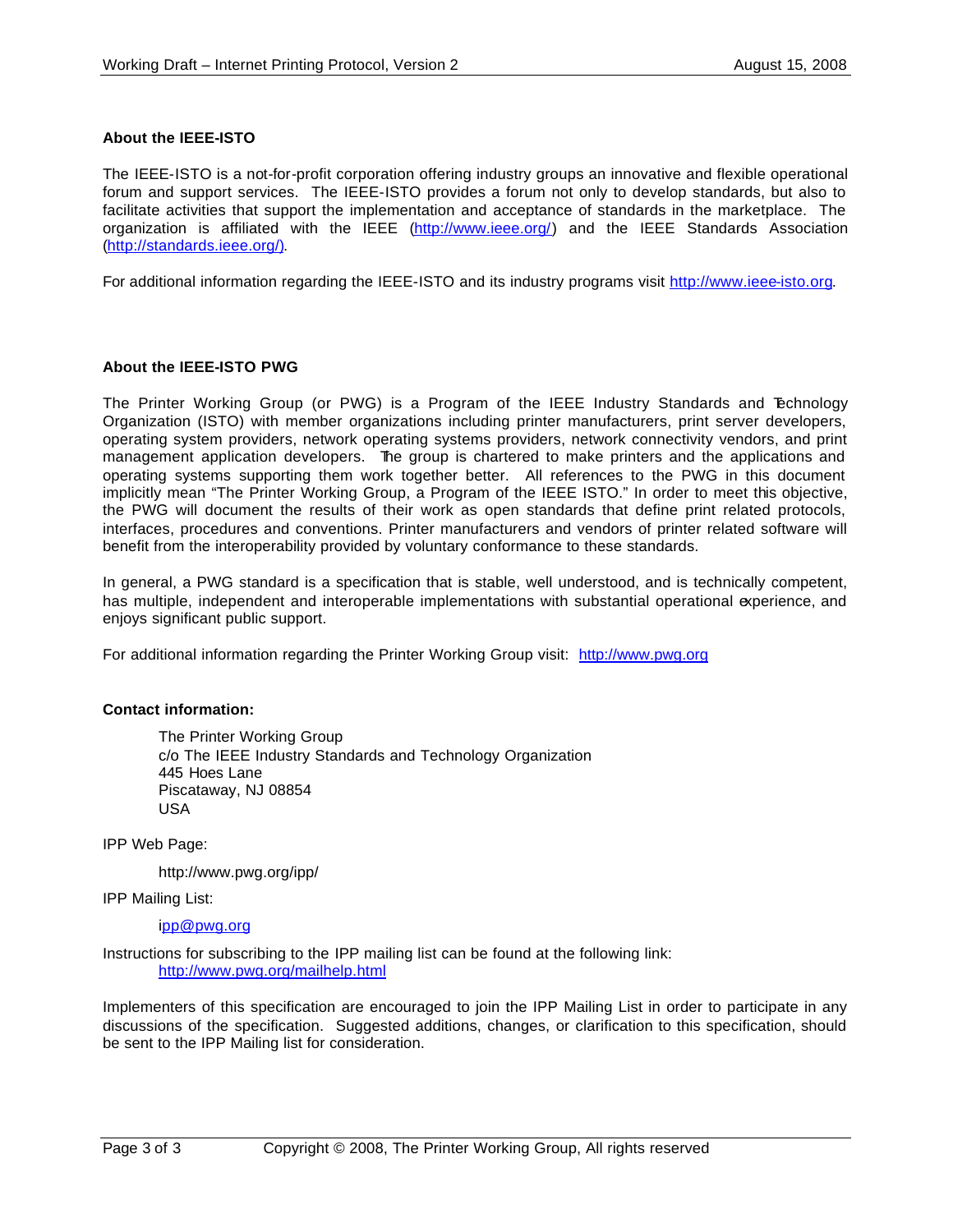# **Table of Contents**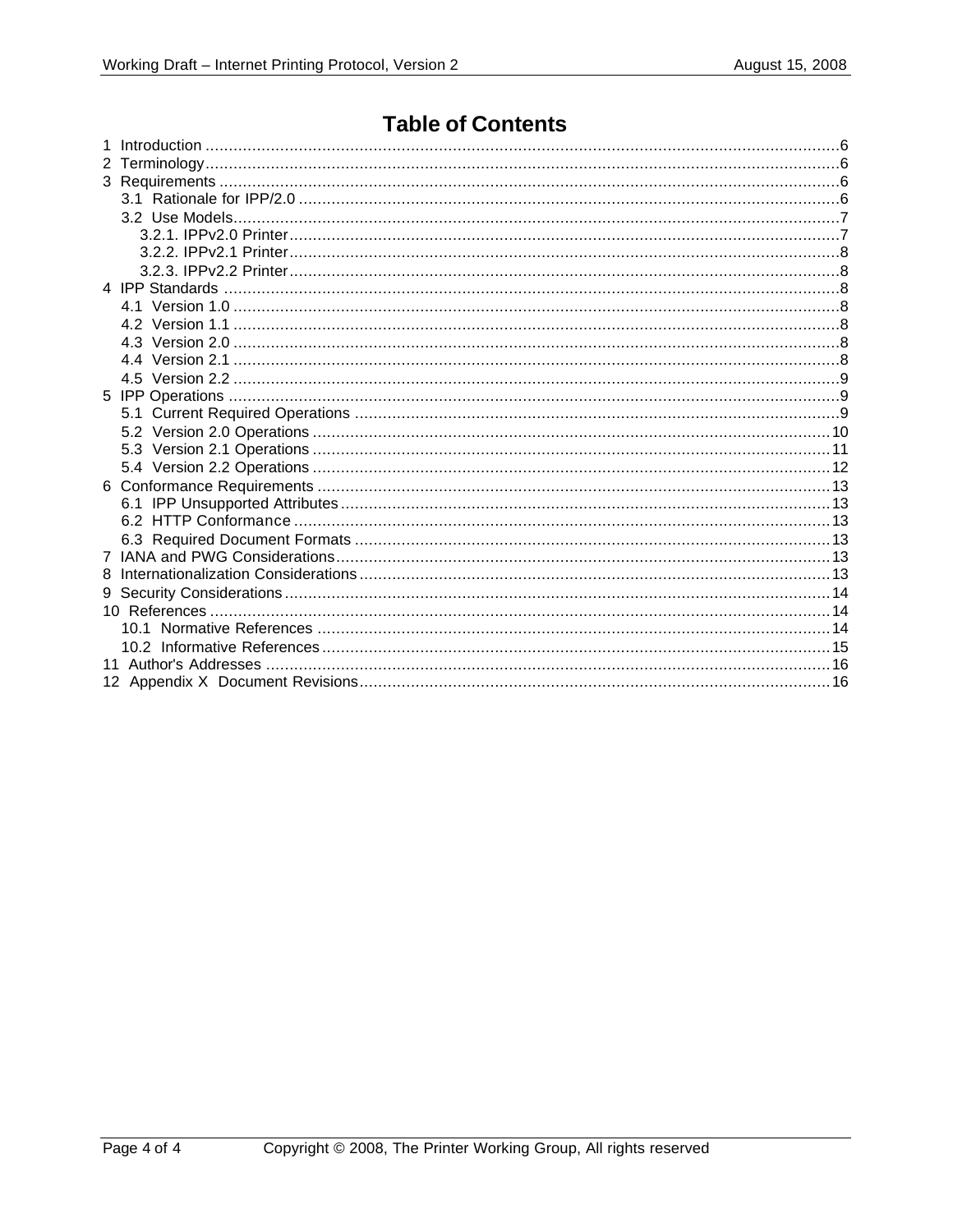# **1 Introduction**

The original IPP 1.0 protocol specifications, [RFC2565] and [RFC 2566], were published by the IETF in April 1999. The subsequent IPP 1.1 protocol specifications, [RFC2910] and [RFC2911], followed in September 2000. Since the release of IPP 1.1, an additional 15 IPP extension specifications have been published. Seven of these extension specifications were published by the IETF and the remaining eight were published as PWG/ISTO specifications.

The purpose of this document is to provide a single reference to all the existing IPP specifications and to define a new set of IPP versions to provide a simple reference to the capabilities of an IPP printer relative to the support of the printer to the IPP extension specifications. The classification of interoperable function sets are defined in section 2, Terminology.

# **2 Terminology**

This section defines the following terms that are used throughout this document:

Capitalized terms, such as MUST, MUST NOT, REQUIRED, SHOULD, SHOULD NOT, MAY, NEED NOT, and OPTIONAL, have special meaning relating to conformance as defined in RFC 2119 [RFC2119]. If an implementation supports an IPP version defined in this document, then these terms apply; otherwise, they do not. These terms define conformance to this document only; they do not affect conformance to other documents, unless explicitly stated otherwise.

**IPPv2.0** – This IPP function set definition is guided by an environment where a small number of users are normally physically located very close to the device. The device is typically a low speed printer or MFD with a limited feature set geared to the requirements of a small group of users. Routine maintenance, such as loading paper and clearing paper jams, is usually performed by the current user. The configuration of the printer for special jobs, such as the need for a unique paper size or color, is also handled by the user requiring the configuration.

**IPPv2.1** – This IPP function set definition is guided by an environment with more users, and devices with higher speed, and higher duty cycle rating than a IPPv2.0 Printer, but the primary difference is in the features, location, and maintenance of the device. A IPPv2.1 printer is normally located in a central location with most users not physically close. The user's access to the printer may be limited and maintenance is only performed by assigned personnel. Features such as paper size and type are normally fixed and not easily modified for special use. IPPv2.1 printers tend to have more post-processing features, such as punching, folding, stapling, etc., than IPPv2.0 printers.

**IPPv2.2** – This IPP function set definition is guided by an environment with high speed and a very high duty cycle devices compared to the IPPv2.0 and IPPv2.1. One example of this environment is a data center where jobs are centrally scheduled rather than sent ad-hoc from a group of users. This class of printer is expected to consume significantly more supplies such as paper, toner, etc, and memory capacity than the other classes.

# **3 Requirements**

# **3.1 Rationale for IPP/2.0**

The Printer MIB v2 [RFC3805] and Port Monitor MIB [PWG5107.1] define:

- (a) Model of Print Devices
- (b) Operations for Print Devices
	- prtGeneralReset
	- prtConsoleDisable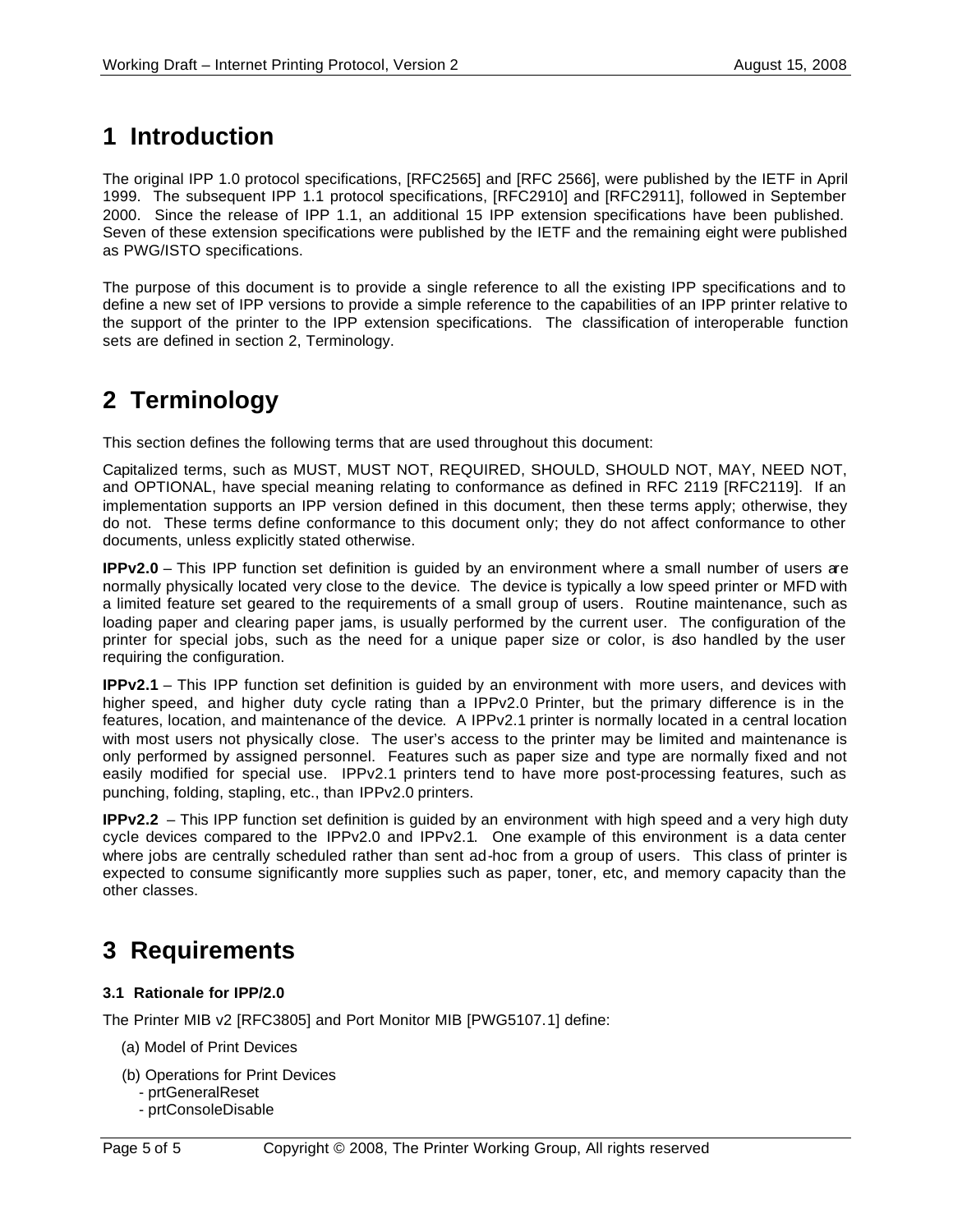- (c) Groups of simple attributes for Print Devices
	- prtInputTable --> prtInputName
	- ppmPortTable --> ppmPortServiceNameOrURI
- (d) Conformance requirements for implementations of Printer MIB v2 and Port Monitor MIB

The IPP/1.1 Model and Semantics [RFC2911] defines:

- (a) Model of Print Services, Print Devices, and Print Jobs
- (b) Operations for Print Services and Print Jobs
	- Pause-Printer
	- Print-Job
- (c) Attributes for Print Services and Print Jobs
	- printer-location
	- job-id
- (d) Conformance requirements for implementations of IPP/1.1

The IPP/1.1 Encoding and Transport [RFC2910] defines:

- (a) Protocol Bindings for IPP/1.1
	- HTTP with optional upgrade to TLS
- (b) Mappings of operations for Print Services and Print Jobs.
- (c) Conformance requirements for implementations of IPP/1.1

Later IETF and PWG standards-track specifications defined 14 IPP/1.1 extensions including:

- (a) New operations
	- Set-Printer-Attributes [RFC3380]
	- Resume-Job [RFC3998]
- (b) New attribute syntaxes - collection [RFC3382]
- (c) New objects
	- Subscription [RFC3995]
	- Document [PWG5100.5]

Current printers often support functionality standardized in these IPP/1.1 extensions (in a proprietary manner). In order to support user requirements for advanced printing functionality, there is a clear need to standardize profiles of these IPP/1.1 extensions for reliable interoperability and to encourage adoption of IPP-based infrastructure.

# **3.2 Use Models**

See the guiding principles of IPPv2.0, IPPv2.1, and IPPv2.2 function sets in section 2, Terminology.

# **3.2.1. IPPv2.0 Printer**

Alice, Bob, and Charlie are graphic artists who share a printer down the hall. They all load paper when needed. Alice and Bob have convinced Charlie that he should load the toner cartridges. But they do use many paper sizes - they need PWG Media Standardized Names [PWG5101.1] used in the IPP 'media' attribute. And they print lots of thumbnails of graphic images - they need standard IPP document formats.

# **3.2.2. IPPv2.1 Printer**

Joe and his colleagues send large documents to a printer in a building across the street in a 'glasshouse' with some web servers.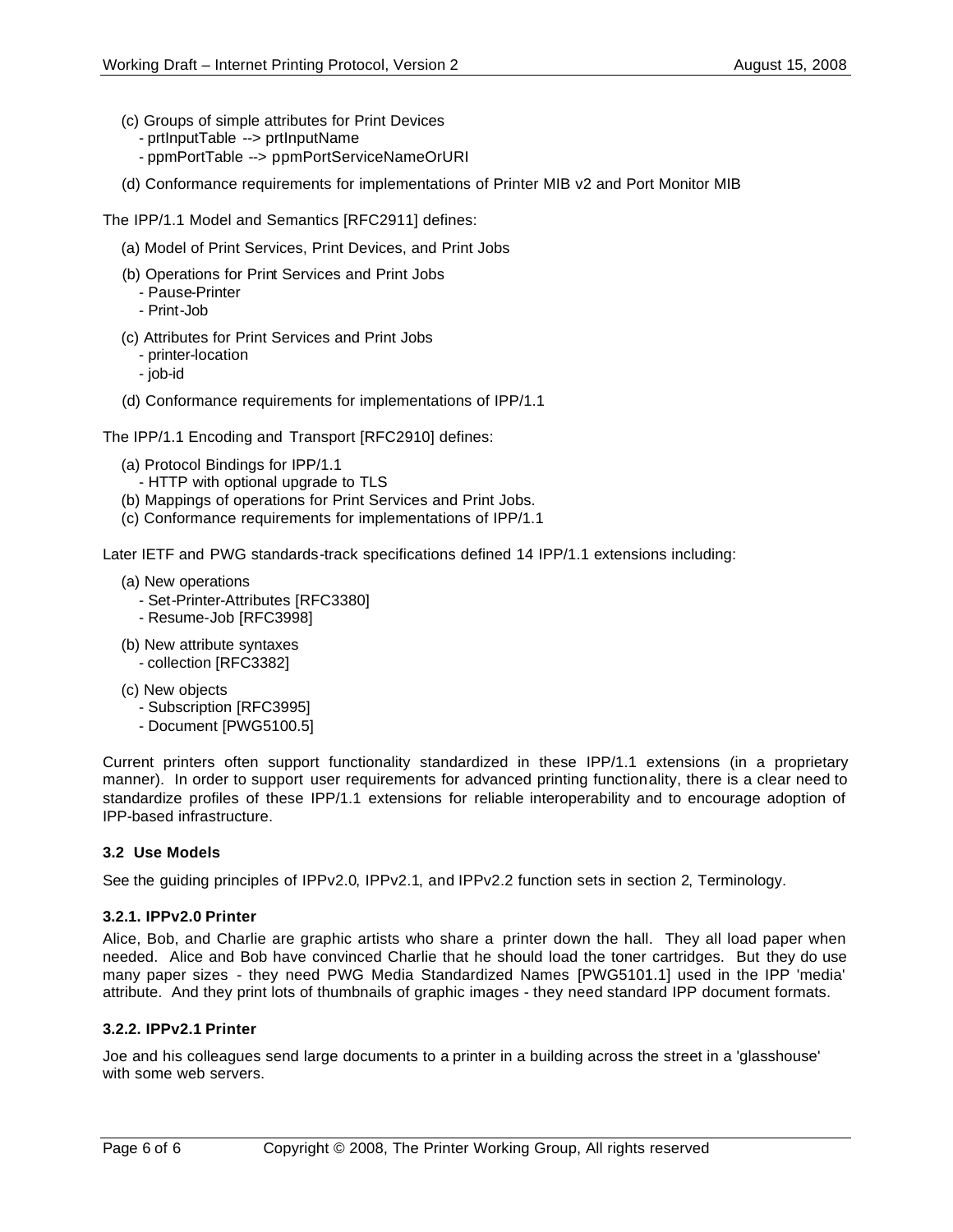Both Joe and the operator Sue in the glasshouse manage lots of jobs - they need to hold and release jobs. Joe wants to keep track of his jobs - he needs to subscribe for job events.

Sue is expected to manage several printers - she needs to enable and disable printers (i.e., enable/disable accepting new jobs over input channels).

#### **3.2.3. IPPv2.2 Printer**

Louise works in Accounting for a big wholesaler in Kansas City. She sends variable data jobs (e.g., different user names, user addresses, and balance owed amounts formatted onto a pre-printed form) to a printer in Chicago.

Her friend Sam is a night-shift operator in Chicago. Sam has to make sure that job resources (e.g., the preprinted forms for Louise's jobs) are loaded when needed - he often needs to pause the printer after the current job.

# **4 IPP Standards**

This section defines the IPP standards supported at each IPP version level. Each version level must support the complete required functionality of all lower versions.

#### **4.1 Version 1.0**

RFC 2565 Internet Printing Protocol/1.0: Encoding and Transport (April 1999)

RFC 2566 Internet Printing Protocol/1.0: Model and Semantics (April 1999)

#### **4.2 Version 1.1**

The version 1.1 documents supersede and obsolete the IPP version 1.0 protocol specifications.

RFC 2910 Internet Printing Protocol/1.1: Encoding and Transport (September 2000)

RFC 2911 Internet Printing Protocol/1.1: Model and Semantics (September 2000)

RFC 3510 Internet Printing Protocol: IPP URL Scheme (April 2003)

#### **4.3 Version 2.0**

The IPPv2.0 printer shall support the IPP specifications defined for IPPv1.1 plus the following.

PWG 5100.1 Internet Printing Protocol: "finishings" attribute values extension (February 2001)

PWG 5100.2 Internet Printing Protocol: "output-bin" attribute extension (February 2001)

PWG 5101.1 PWG Standard for Media Size Names (February 2002)

#### **4.4 Version 2.1**

The IPPv2.1 printer shall support the IPP specifications defined for IPPv2.0 plus the following.

RFC 3380 Internet Printing Protocol: Job and Printer Set Operations (September 2002)

RFC 3381 Internet Printing Protocol: Job Progress Attributes (September 2002)

RFC 3382 The 'collection' Attribute Syntax (September 2002)

RFC 3995 Internet Printing Protocol: Event Notifications and Subscriptions (March 2005)

RFC 3996 Internet Printing Protocol: The 'ippget' Delivery Method for Event Notifications (March 2005)

RFC 3998 Internet Printing Protocol: Job and Printer Administrative Operations (March 2005)

PWG 5100.7 Internet Printing Protocol: Job Extensions (October 2003)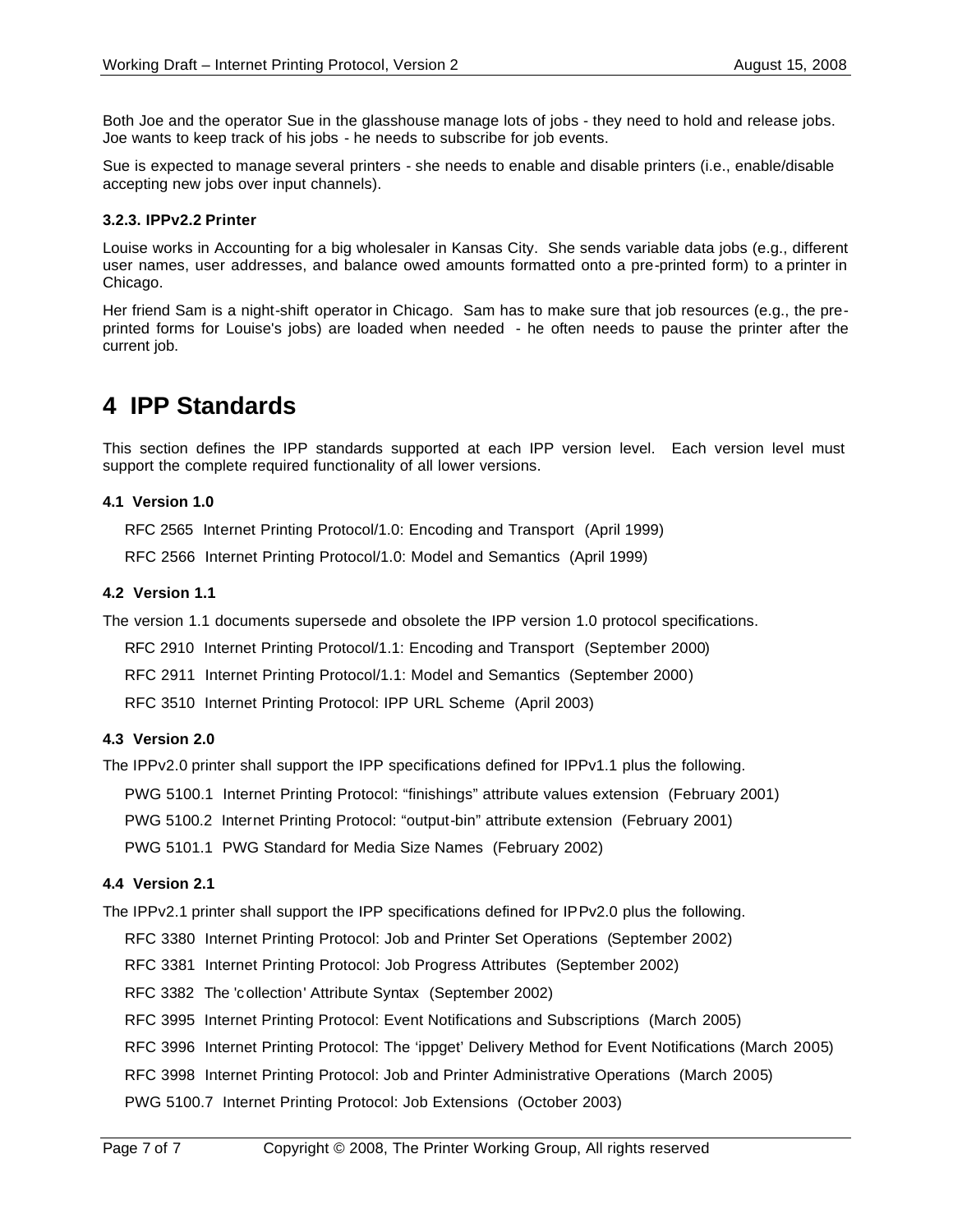# **4.5 Version 2.2**

The IPPv2.2 printer shall support the IPP specifications defined for IPPv2.1 plus the following.

- PWG 5100.3 Internet Printing Protocol: Production Printing Attributes Set 1 (February 2001)
- PWG 5100.5 Internet Printing Protocol: Document Object (October 2003)
- PWG 5100.6 Internet Printing Protocol: Page Overrides (October 2003)
- PWG 5100.8 Internet Printing Protocol: "-actual" Attributes (March 2003)

# **5 IPP Operations**

IPP version 2.X also defines specific support requirements for the IPP Operations defined in the various IPP specifications. Many IPP Operations are currently defined in their source specifications as optional and, if they were to remain optional, the desired interoperability would not be achieved. This section defines the support requirements for each currently optional IPP Operation based upon the associated group.

# **5.1 Current Required Operations**

The following IPP Operations are specified as required in their respective defining documents. For IPPv2.X implementations, these operations shall also be required if the defining specification is included in the specific 2.X version implemented.

| <b>Code</b> | <b>Operation Name</b>        | <b>Source</b>   |
|-------------|------------------------------|-----------------|
| 0x0002      | Print-Job                    | <b>RFC 2911</b> |
| 0x0004      | Validate-Job                 | <b>RFC 2911</b> |
| 0x0008      | Cancel-Job                   | <b>RFC 2911</b> |
| 0x0009      | Get-Job-Attributes           | <b>RFC 2911</b> |
| 0x000A      | Get-Jobs                     | <b>RFC 2911</b> |
| 0x000B      | Get-Printer-Attributes       | <b>RFC 2911</b> |
| 0x0016      | Create-Printer-Subscriptions | <b>RFC 3995</b> |
| 0x0018      | Get-Subscription-Attributes  | <b>RFC 3995</b> |
| 0x0019      | Get-Subscriptions            | <b>RFC 3995</b> |
| 0x001A      | Renew-Subscription           | <b>RFC 3995</b> |
| 0x001B      | Cancel-Subscription          | <b>RFC 3995</b> |
| 0x001C      | Get-Notifications            | <b>RFC 3996</b> |
| 0x0033      | Cancel-Document              | PWG 5100.5      |
| 0x0034      | Get-Document-Attributes      | PWG 5100.5      |
| 0x0035      | Get-Documents                | PWG 5100.5      |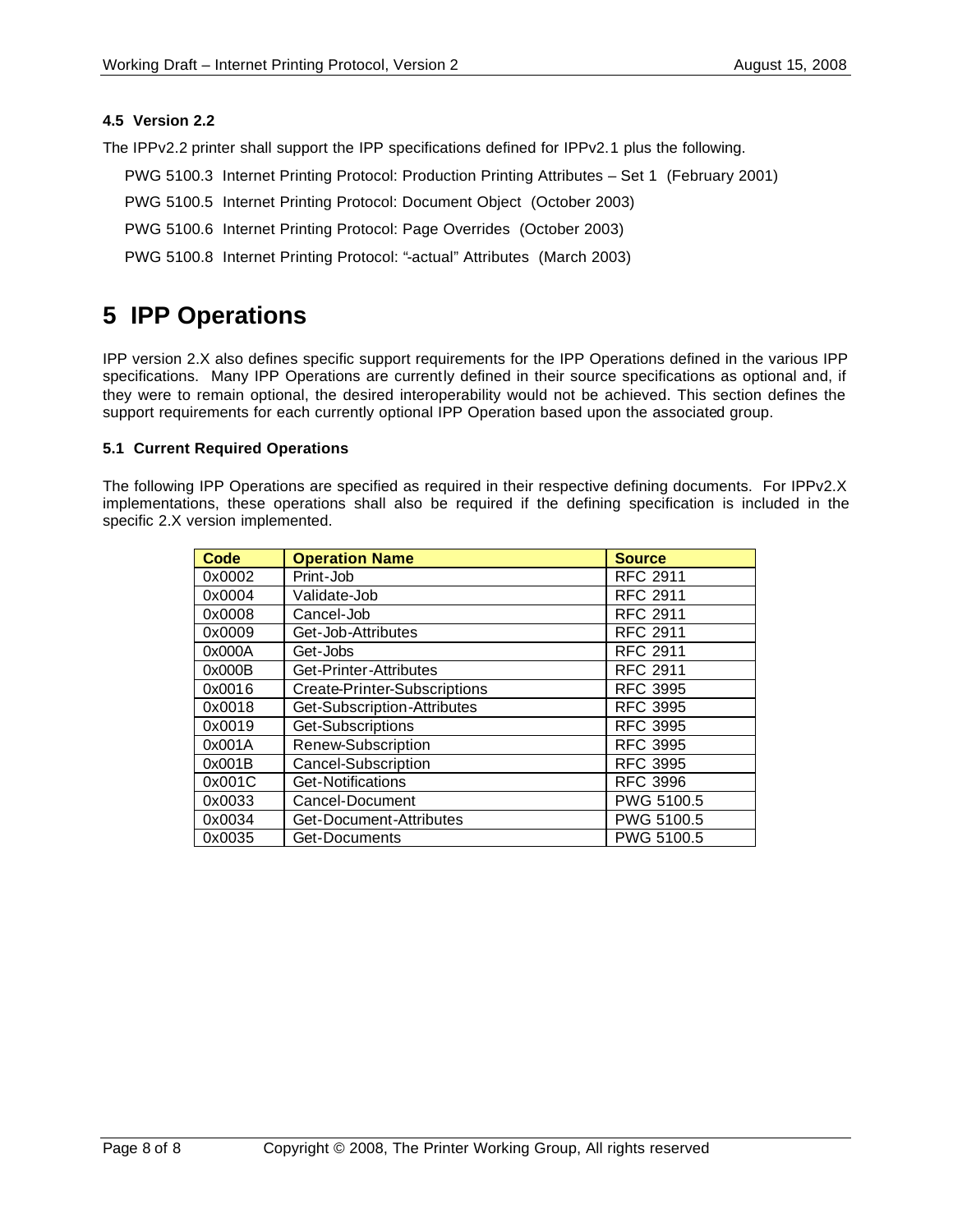# **5.2 Version 2.0 Operations**

The following IPP Operations are included in the defining documents for IPPv2.0. The required support for each IPP Operation in a V2.0 implementation is defined as follows. Note that a V2.0 implementation may also include support for additional IPP operations other than specified in this list.

| <b>Code</b> | <b>Operation Name</b>  | <b>Source</b>   | <b>Support</b> |
|-------------|------------------------|-----------------|----------------|
| 0x0002      | Print-Job              | <b>RFC 2911</b> | required       |
| 0x0003      | Print-URI              | <b>RFC 2911</b> | optional       |
| 0x0004      | Validate-Job           | <b>RFC 2911</b> | required       |
| 0x0005      | Create-Job             | <b>RFC 2911</b> | optional       |
| 0x0006      | Send-Document          | <b>RFC 2911</b> | optional       |
| 0x0007      | Send-URI               | <b>RFC 2911</b> | optional       |
| 0x0008      | Cancel-Job             | <b>RFC 2911</b> | required       |
| 0x0009      | Get-Job-Attributes     | <b>RFC 2911</b> | required       |
| 0x000A      | Get-Jobs               | <b>RFC 2911</b> | required       |
| 0x000B      | Get-Printer-Attributes | <b>RFC 2911</b> | required       |
| 0x000C      | Hold-Job               | <b>RFC 2911</b> | optional       |
| 0x000D      | Release-Job            | <b>RFC 2911</b> | optional       |
| 0x000E      | Restart-Job            | <b>RFC 2911</b> | optional       |
| 0x0010      | Pause-Printer          | <b>RFC 2911</b> | optional       |
| 0x0011      | Resume-Printer         | <b>RFC 2911</b> | optional       |
| 0x0012      | Purge-Jobs             | <b>RFC 2911</b> | optional       |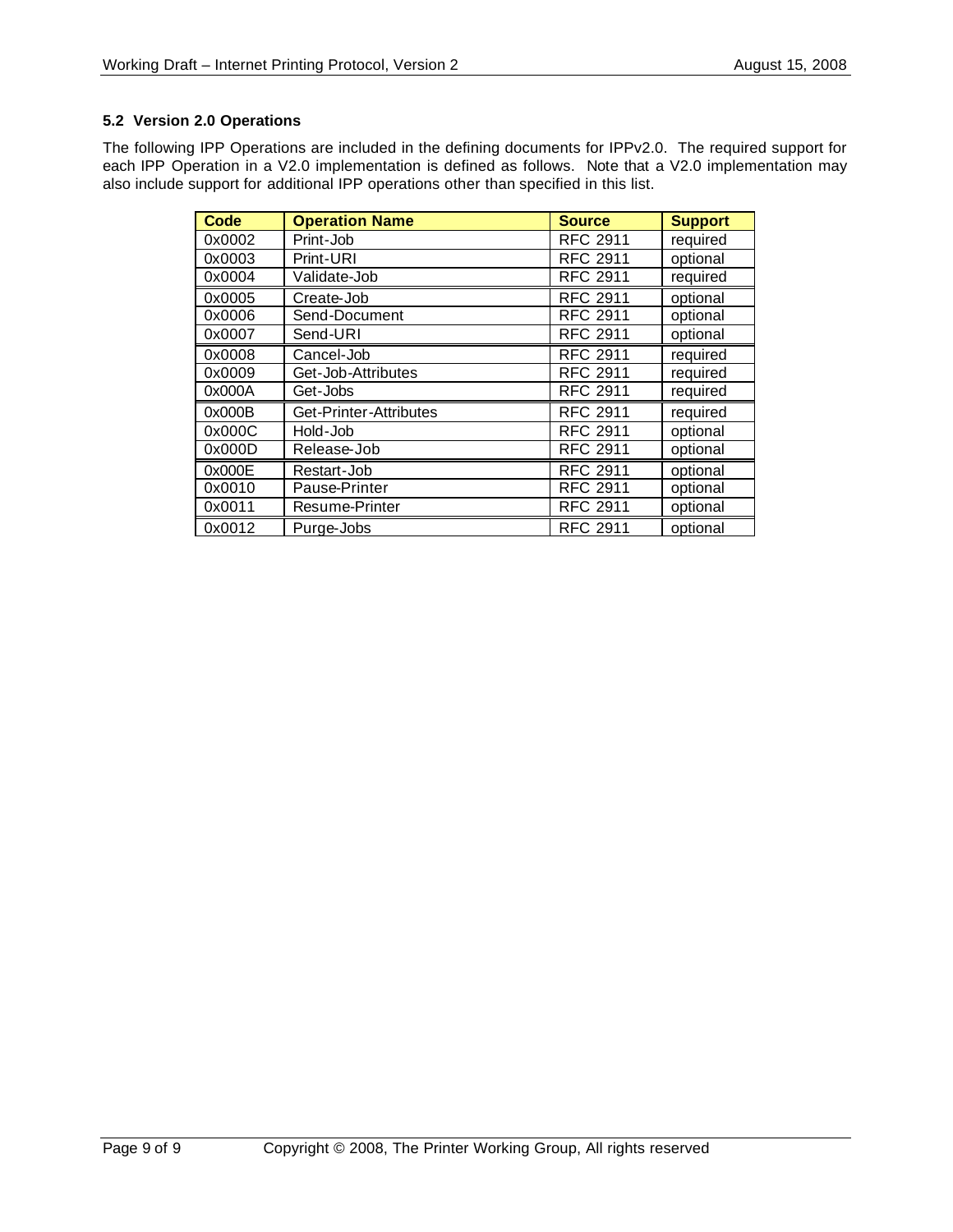# **5.3 Version 2.1 Operations**

The following IPP Operations are included in the defining documents for IPPv2.1. The required support for each IPP Operation in a V2.1 implementation is defined as follows. Note that a V2.1 implementation may also include support for additional IPP operations other than specified in this list.

| <b>Code</b>         | <b>Operation Name</b>           | <b>Source</b>   | <b>Support</b> |
|---------------------|---------------------------------|-----------------|----------------|
| 0x0002              | Print-Job                       | <b>RFC 2911</b> | required       |
| 0x0003              | Print-URI                       | <b>RFC 2911</b> | optional       |
| 0x0004              | Validate-Job                    | <b>RFC 2911</b> | required       |
| 0x0005              | Create-Job                      | <b>RFC 2911</b> | required       |
| 0x0006              | Send-Document                   | <b>RFC 2911</b> | required       |
| 0x0007              | Send-URI                        | <b>RFC 2911</b> | optional       |
| 0x0008              | Cancel-Job                      | <b>RFC 2911</b> | required       |
| 0x0009              | Get-Job-Attributes              | <b>RFC 2911</b> | required       |
| 0x000A              | Get-Jobs                        | <b>RFC 2911</b> | required       |
| 0x000B              | Get-Printer-Attributes          | <b>RFC 2911</b> | required       |
| 0x000C              | Hold-Job                        | <b>RFC 2911</b> | required       |
| 0x000D              | Release-Job                     | <b>RFC 2911</b> | required       |
| 0x000E              | Restart-Job                     | <b>RFC 2911</b> | required       |
| 0x0010              | Pause-Printer                   | <b>RFC 2911</b> | required       |
| 0x0011              | Resume-Printer                  | <b>RFC 2911</b> | required       |
| 0x0012              | Purge-Jobs                      | <b>RFC 2911</b> | required       |
| 0x0013              | Set-Printer-Attributes          | <b>RFC 3380</b> | required       |
| $0x001\overline{4}$ | Set-Job-Attributes              | <b>RFC 3380</b> | required       |
| 0x0015              | Get-Printer-Supported-Values    | <b>RFC 3380</b> | required       |
| 0x0016              | Create-Printer-Subscriptions    | <b>RFC 3995</b> | required       |
| 0x0017              | Create-Job-Subscriptions        | <b>RFC 3995</b> | optional       |
| 0x0018              | Get-Subscription-Attributes     | <b>RFC 3995</b> | required       |
| 0x0019              | Get-Subscriptions               | <b>RFC 3995</b> | required       |
| 0x001A              | Renew-Subscription              | <b>RFC 3995</b> | required       |
| 0x001B              | Cancel-Subscription             | <b>RFC 3995</b> | required       |
| 0x001C              | Get-Notifications               | <b>RFC 3995</b> | required       |
| 0x0022              | Enable-Printer                  | <b>RFC 3998</b> | required       |
| 0x0023              | Disable-Printer                 | <b>RFC 3998</b> | required       |
| 0x0024              | Pause-Printer-After-Current-Job | <b>RFC 3998</b> | optional       |
| 0x0025              | Hold-New-Jobs                   | <b>RFC 3998</b> | optional       |
| 0x0026              | Release-Held-New-Jobs           | <b>RFC 3998</b> | optional       |
| 0x0027              | Deactivate-Printer              | <b>RFC 3998</b> | optional       |
| 0x0028              | Activate-Printer                | <b>RFC 3998</b> | optional       |
| 0x0029              | <b>Restart-Printer</b>          | <b>RFC 3998</b> | optional       |
| 0x002A              | Shutdown-Printer                | <b>RFC 3998</b> | optional       |
| 0x002B              | Startup-Printer                 | <b>RFC 3998</b> | optional       |
| 0x002C              | Reprocess-Job                   | <b>RFC 3998</b> | optional       |
| 0x002D              | Cancel-Current-Job              | <b>RFC 3998</b> | optional       |
| 0x002E              | Suspend-Current-Job             | <b>RFC 3998</b> | optional       |
| 0x002F              | Resume-Job                      | <b>RFC 3998</b> | optional       |
| 0x0030              | Promote-Job                     | <b>RFC 3998</b> | optional       |
| 0x0031              | Schedule-Job-After              | <b>RFC 3998</b> | optional       |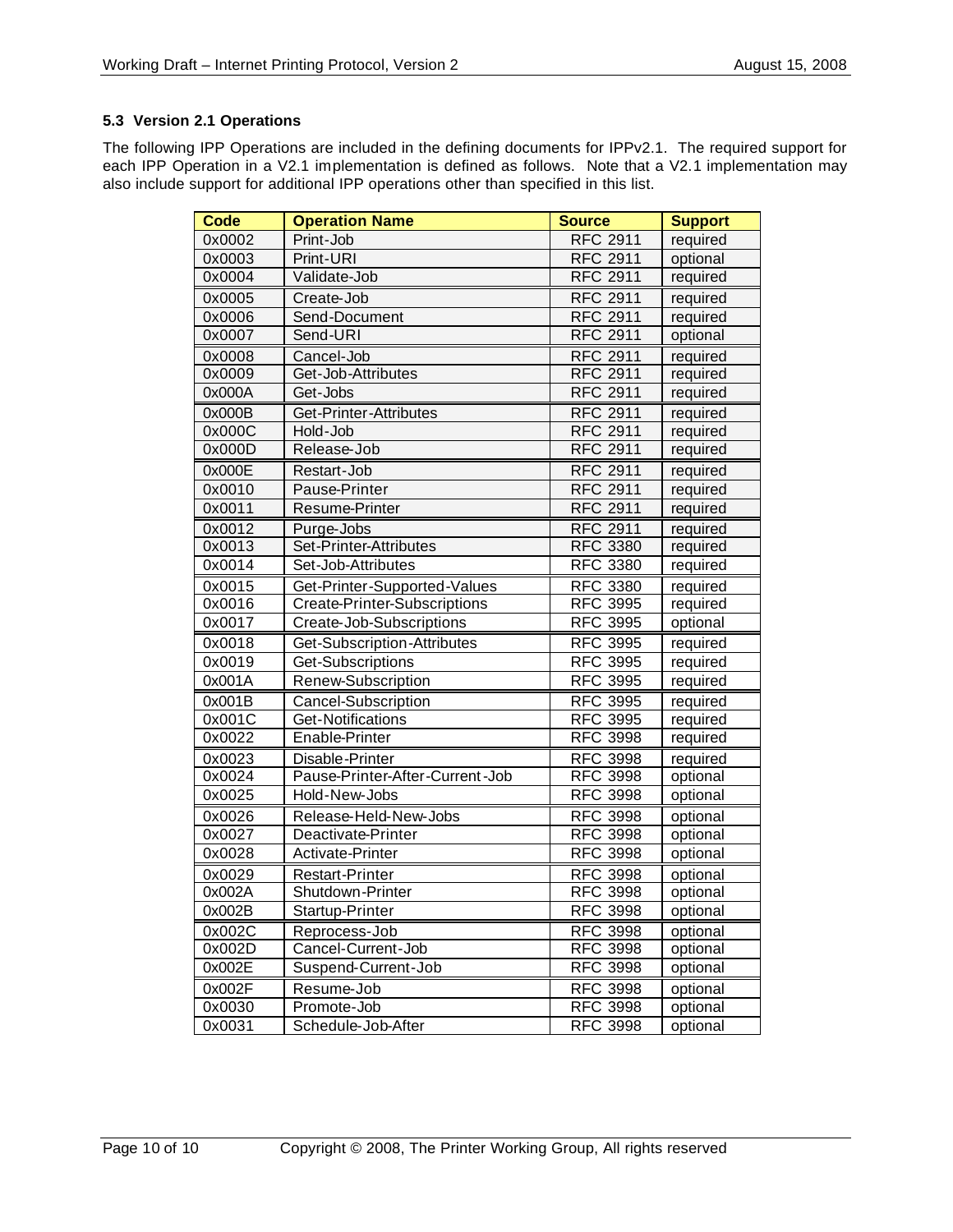# **5.4 Version 2.2 Operations**

The following IPP Operations are included in the defining documents for IPPv2.2. The required support for each IPP Operation in a V2.2 implementation is defined as follows.

| <b>Code</b> | <b>Operation Name</b>               | <b>Source</b>   | <b>Support</b> |
|-------------|-------------------------------------|-----------------|----------------|
| 0x0002      | Print-Job                           | <b>RFC 2911</b> | required       |
| 0x0003      | Print-URI                           | <b>RFC 2911</b> | optional       |
| 0x0004      | Validate-Job                        | <b>RFC 2911</b> | required       |
| 0x0005      | Create-Job                          | <b>RFC 2911</b> | required       |
| 0x0006      | Send-Document                       | <b>RFC 2911</b> | required       |
| 0x0007      | Send-URI                            | <b>RFC 2911</b> | optional       |
| 0x0008      | Cancel-Job                          | <b>RFC 2911</b> | required       |
| 0x0009      | Get-Job-Attributes                  | <b>RFC 2911</b> | required       |
| 0x000A      | Get-Jobs                            | <b>RFC 2911</b> | required       |
| 0x000B      | Get-Printer-Attributes              | <b>RFC 2911</b> | required       |
| 0x000C      | Hold-Job                            | <b>RFC 2911</b> | required       |
| 0x000D      | Release-Job                         | <b>RFC 2911</b> | required       |
| 0x000E      | Restart-Job                         | <b>RFC 2911</b> | required       |
| 0x0010      | Pause-Printer                       | <b>RFC 2911</b> | required       |
| 0x0011      | Resume-Printer                      | <b>RFC 2911</b> | required       |
| 0x0012      | Purge-Jobs                          | <b>RFC 2911</b> | required       |
| 0x0013      | Set-Printer-Attributes              | <b>RFC 3380</b> | required       |
| 0x0014      | Set-Job-Attributes                  | <b>RFC 3380</b> | required       |
| 0x0015      | Get-Printer-Supported-Values        | <b>RFC 3380</b> | required       |
| 0x0016      | <b>Create-Printer-Subscriptions</b> | <b>RFC 3995</b> | required       |
| 0x0017      | Create-Job-Subscriptions            | <b>RFC 3995</b> | optional       |
| 0x0018      | Get-Subscription-Attributes         | <b>RFC 3995</b> | required       |
| 0x0019      | Get-Subscriptions                   | <b>RFC 3995</b> | required       |
| 0x001A      | Renew-Subscription                  | <b>RFC 3995</b> | required       |
| 0x001B      | Cancel-Subscription                 | <b>RFC 3995</b> | required       |
| 0x001C      | Get-Notifications                   | <b>RFC 3995</b> | required       |
| 0x0022      | Enable-Printer                      | <b>RFC 3998</b> | required       |
| 0x0023      | Disable-Printer                     | <b>RFC 3998</b> | required       |
| 0x0024      | Pause-Printer-After-Current-Job     | <b>RFC 3998</b> | required       |
| 0x0025      | Hold-New-Jobs                       | <b>RFC 3998</b> | required       |
| 0x0026      | Release-Held-New-Jobs               | <b>RFC 3998</b> | required       |
| 0x0027      | Deactivate-Printer                  | <b>RFC 3998</b> | required       |
| 0x0028      | Activate-Printer                    | <b>RFC 3998</b> | required       |
| 0x0029      | <b>Restart-Printer</b>              | <b>RFC 3998</b> | required       |
| 0x002A      | Shutdown-Printer                    | <b>RFC 3998</b> | required       |
| 0x002B      | Startup-Printer                     | <b>RFC 3998</b> | required       |
| 0x002C      | Reprocess-Job                       | <b>RFC 3998</b> | optional       |
| 0x002D      | Cancel-Current-Job                  | <b>RFC 3998</b> | required       |
| 0x002E      | Suspend-Current-Job                 | <b>RFC 3998</b> | required       |
| 0x002F      | Resume-Job                          | <b>RFC 3998</b> | required       |
| 0x0030      | Promote-Job                         | <b>RFC 3998</b> | required       |
| 0x0031      | Schedule-Job-After                  | <b>RFC 3998</b> | required       |
| 0x0033      | Cancel-Document                     | PWG 5100.5      | required       |
| 0x0034      | Get-Document-Attributes             | PWG 5100.5      | required       |
| 0x0035      | Get-Documents                       | PWG 5100.5      | required       |
| 0x0036      | Delete-Document                     | PWG 5100.5      | required       |
| 0x0037      | Set-Document-Attributes             | PWG 5100.5      | required       |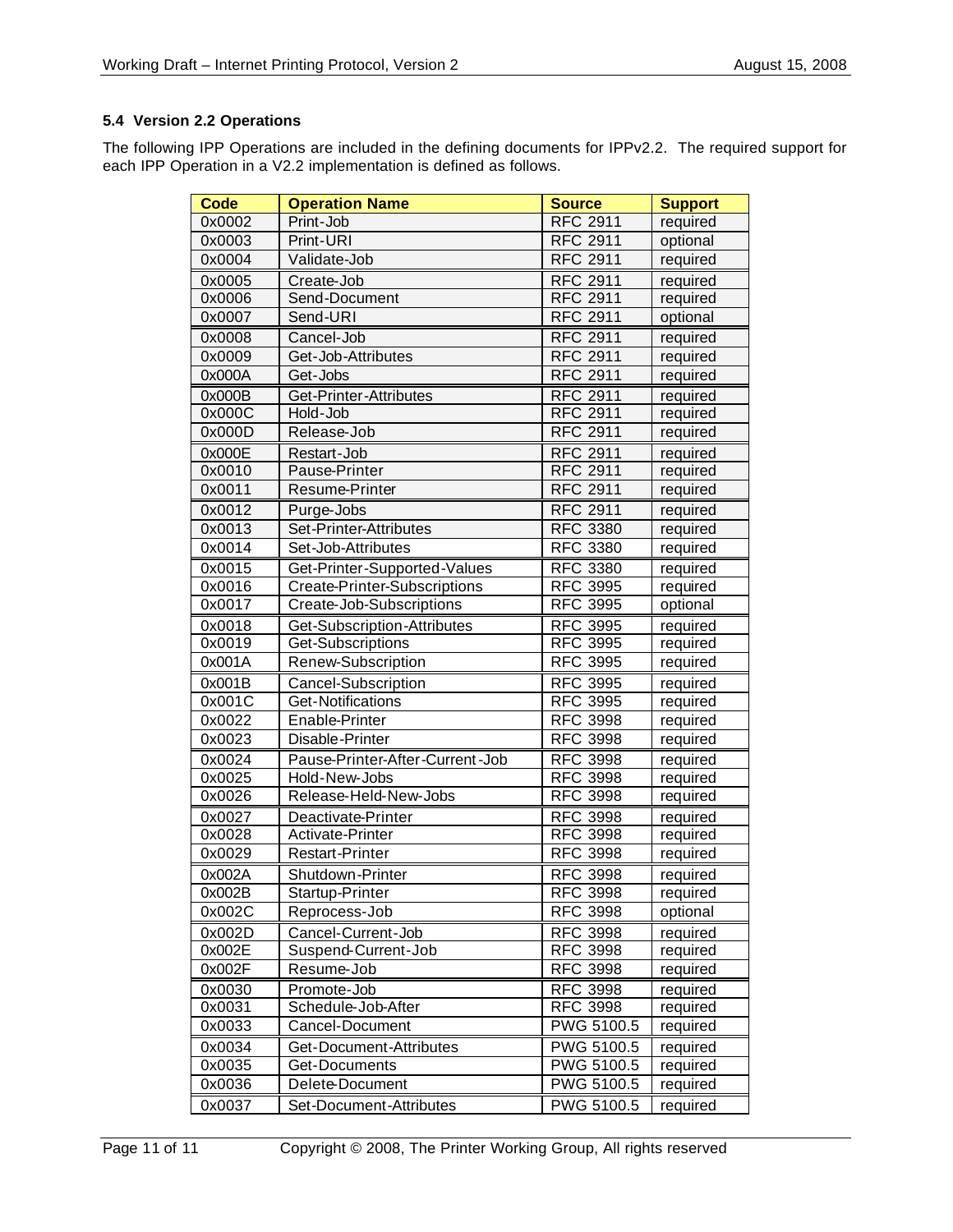# **6 Conformance Requirements**

# **6.1 IPP Unsupported Attributes**

The current IPP specification [RFC2911] requires that IPP attributes received, that are not supported or not understood, are to be processed according to the defined procedures, and an appropriate status code returned. Many implementations historically have not conformed to this requirement, causing communication problems and failed printing.

To claim compliance with any of the IPPv2 versions, an implementation MUST correctly process attributes, values, or groups that are not supported per RFC 2911, sections 3.1.7, 3.1.8, 3.2.1.2, 3.3.5.1, 3.3.7.1, 4.1.2.3, and 13.1.2.2, including collection attributes as defined in RFC 3382, section 7.

For example, implementations MUST support reading the IPP noValue tag as a valid value for an attribute that normally would be encoded as an enum, integer, name, or keyword value tag. Similarly, implementations MUST correctly process (or ignore) collection values as defined by RFC 3382, even if the implementation does not support the media-col attribute itself.

# **6.2 HTTP Conformance**

The current IPP specification [RFC2911] requires transport over HTTP/1.1 as defined in RFC 2616. Many implementations historically have not used a HTTP/1.1 transport or provided complete HTTP/1.1 support.

To claim compliance with any of the IPPv2 versions, an implementation MUST support the complete HTTP/1.1 protocol as defined in RFC 2616, including chunking as defined in section 3.6.1 and the Expect header as defined in section 5.3.

In addition, implementations supporting TLS encryption MUST support the HTTP Upgrade protocol as defined in RFC 2817.

# **6.3 Required Document Formats**

All IPPv2 version devices must support one of the following document formats.

| <b>Document-format</b> | <b>References</b>                                                |
|------------------------|------------------------------------------------------------------|
| application/pdf        | ISO 32000-1:2008, ISO 19005:2005 (PDF/A), or PDF/is [PWG 5102.3] |
| Application/xhtml+xml  | XHTLM-Print [X-PRINT]                                            |
| Image/jpeg             | W3C JFIF encapsulation [JFIF3]                                   |
| Image/png              | ISO 15948. RFC 2083                                              |

# **7 IANA and PWG Considerations**

This section contains the exact registration information for IANA to update the procedures defined in TBD.

# **8 Internationalization Considerations**

In addition to the internationalization requirements in the referenced IPP specifications, it is strongly recommended the inclusion of Network Unicode [RFC5198] to provide support of multiple languages.

# **9 Security Considerations**

TBD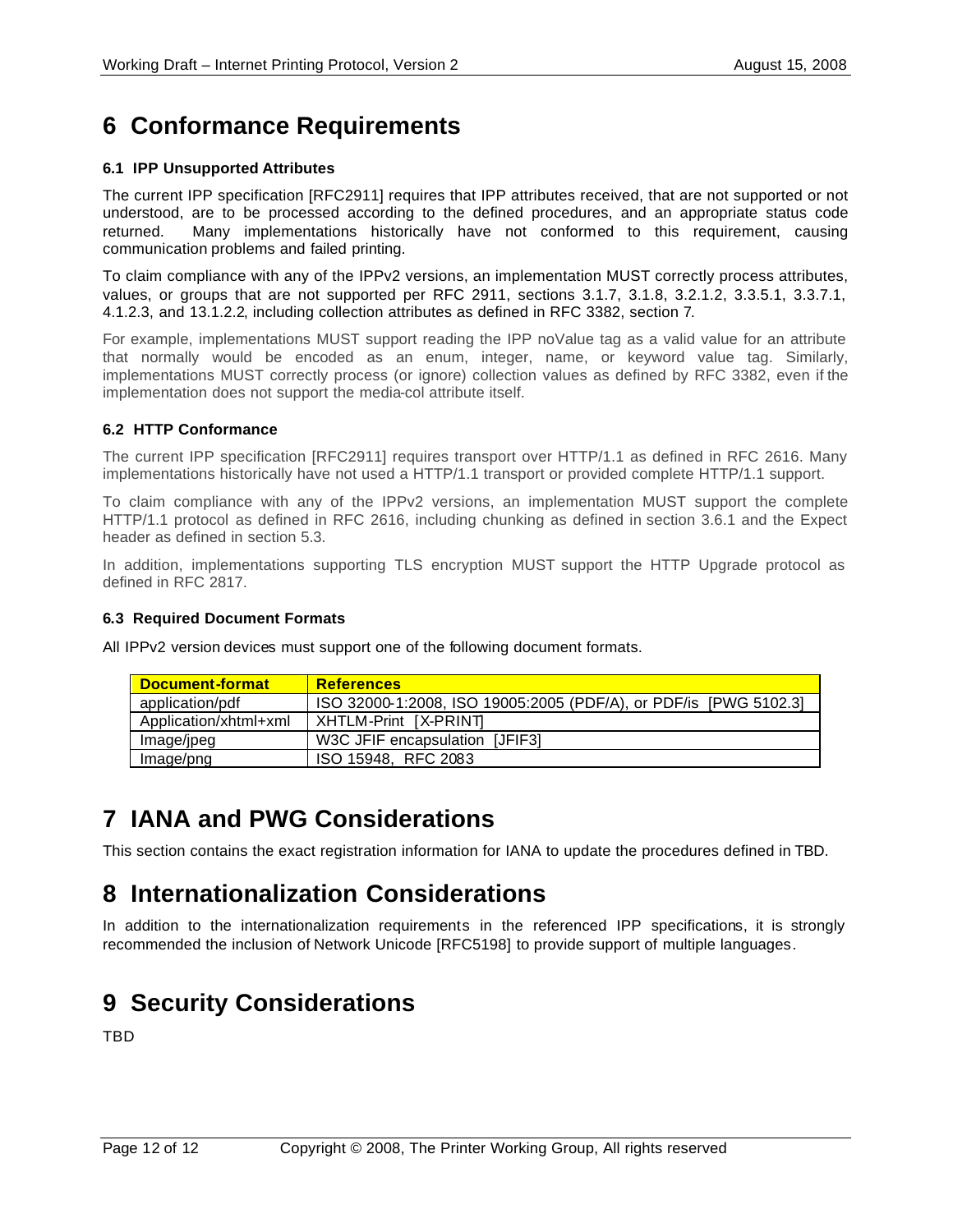# **10 References**

### **10.1 Normative References**

# [JFIF]

JPEG documentation available at: http://www.w3.org/Graphics/JPEG/jfif.pdf

### [RFC2083]

PNG (Portable Network Graphics) Specification Version 1.0. T. Boutell. March 1997.

### [RFC2119]

Key words for use in RFCs to Indicate Requirement Levels, RFC 2119, Bradner. March 1997.

#### [RFC2616]

Hypertext Transfer Protocol -- HTTP/1.1. R. Fielding, J. Gettys, J. Mogul, H. Frystyk, L. Masinter, P. Leach, T. Berners-Lee. June 1999.

# [RFC2817]

Upgrading to TLS Within HTTP/1.1. R. Khare, S. Lawrence. May 2000.

#### [RFC2910]

R. Herriot, S. Butler, P. Moore, R. Tuner, J. Wenn "Internet Printing Protocol/1.1: Encoding and Transport", RFC 2910, September, 2000.

# [RFC2911]

R. deBry, T. Hastings, R. Herriot, S. Isaacson, P. Powell, "Internet Printing Protocol/1.1: Model and Semantics", RFC 2911, September, 2000.

#### [RFC3380]

 T. Hastings, R. Herriot, C. Kugler, H. Lewis, "Internet Printing Protocol (IPP): Job and Printer Set Operations", RFC 3380, September 2002.

# [RFC3381]

 T. Hastings, H. Lewis, R. Bergman, "Internet Printing Protocol (IPP): Job Progress Attributes, RFC 3381, September 2002.

#### [RFC3382]

R. deBry, R. Herriot, T. Hastings, K. Ocke, P. Zehler, "Internet Printing Protocol (IPP): The 'collection' Attribute Syntax", RFC 2566, September 2002.

# [RFC3510]

R. Herriot, I. McDonald, "Internet Printing Protocol/1.1: IPP URL Scheme", RFC 2910, September, 2000.

# [RFC3995]

R. Herriot, T. Hastings, "Internet Printing Protocol/1.1: IPP Event Notifications and Subscriptions", RFC 3995, March 2005.

# [RFC3996]

 R. Herriot, T. Hastings, H. Lewis, "Internet Printing Protocol (IPP): The 'ippget' Delivery Method for Event Notifications", RFC 3996, March, 2005.

#### [RFC3998]

 Kugler, Lewis, Hastings. "Internet Printing Protocol (IPP):Job and Printer Administrative Operations", RFC 3998, March, 2005.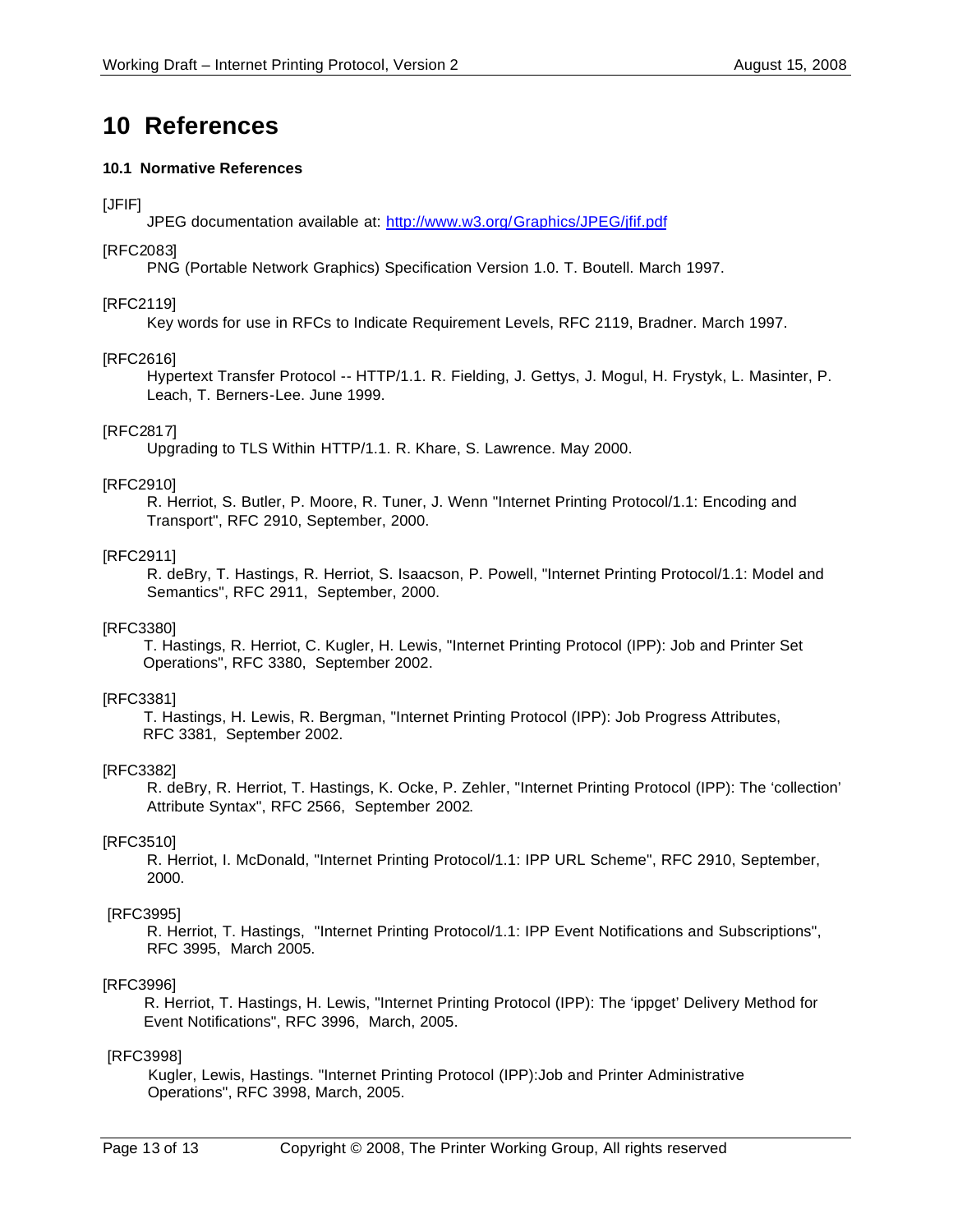#### [RFC5198]

J. Klensin, M. Padlipsky. "Unicode Format for Network Interchange", RFC 5198, March, 2008.

#### [PWG 5100.1]

PWG Candidate Standard 5100.1-2001, IPP "finishings" attribute values extension, February 2001. Available at: ftp://ftp.pwg.org/pub/pwg/candidates/cs-ippfinishings10-20010205-5100.1.pdf, .doc

#### [PWG 5100.2]

PWG Candidate Standard 5100.2-2001, IPP "output-bin" attribute extension, February 2001. Available at: ftp://ftp.pwg.org/pub/pwg/candidates/cs-ippoutputbin10-20010207-5100.2.pdf, .doc

#### [PWG 5100.3]

PWG Candidate Standard 5100.3-2001, IPP Production Printing Attributes – Set 1, February 2001. Available at: ftp://ftp.pwg.org/pub/pwg/candidates/cs-ippprodprint10-20010212-5100.3.pdf, .doc

#### [PWG 5100.5]

PWG Candidate Standard 5100.5, IPP Document Object, October 2003. Available at: ftp://ftp.pwg.org/pub/pwg/candidates/cs-ippdocobject10-20031031-5100.5.pdf, .doc

### [PWG 5100.6]

PWG Candidate Standard 5100.6, IPP Page Overrides, October 2003. Available at: ftp://ftp.pwg.org/pub/pwg/candidates/cs-ipppageoverride10-20031031-5100.6.pdf, .doc

#### [PWG 5100.7]

PWG Candidate Standard 5100.7, IPP Job Extensions, October 2003. Available at: ftp://ftp.pwg.org/pub/pwg/candidates/cs-ippjobext10-20031031-5100.7.pdf, .doc

#### [PWG 5100.8]

PWG Candidate Standard 5100.8, IPP "-actual" attributes, March 2003. Available at: ftp://ftp.pwg.org/pub/pwg/candidates/cs-ippactuals10-20030313-5100.8.pdf, .doc

#### [PWG 5101.1]

PWG Candidate Standard 5101.1-2002, Media Standardized Names, February 2002. Available at: ftp://ftp.pwg.org/pub/pwg/candidates/cs-pwgmsn10-20020226-5101.1.pdf, .doc

# [PWG 5102.3]

PWG Candidate Standard 5102.3-2004, Portable Document Format: Image-Streamable (PDF/is), March 2004. Available at: ftp://ftp.pwg.org/pub/pwg/standards/pwg5102.3.pdf, .doc

#### [X-PRINT]

XHTML-Print documentation available at: http://www.w3.org/TR/xhtml-print/

#### **10.2 Informative References**

#### [RFC2565]

R. Herriot, S. Butler, P. Moore, R. Turner, "Internet Printing Protocol/1.0: Encoding and Transport", RFC 2565, April, 1999.

#### [RFC2566]

R. deBry, T. Hastings, R. Herriot, S. Isaacson, P. Powell, "Internet Printing Protocol/1.0: Model and Semantics", RFC 2566, April, 1999.

#### [RFC2567]

D. Wright, IETF IPP Design Goals, RFC 2567, April 1999.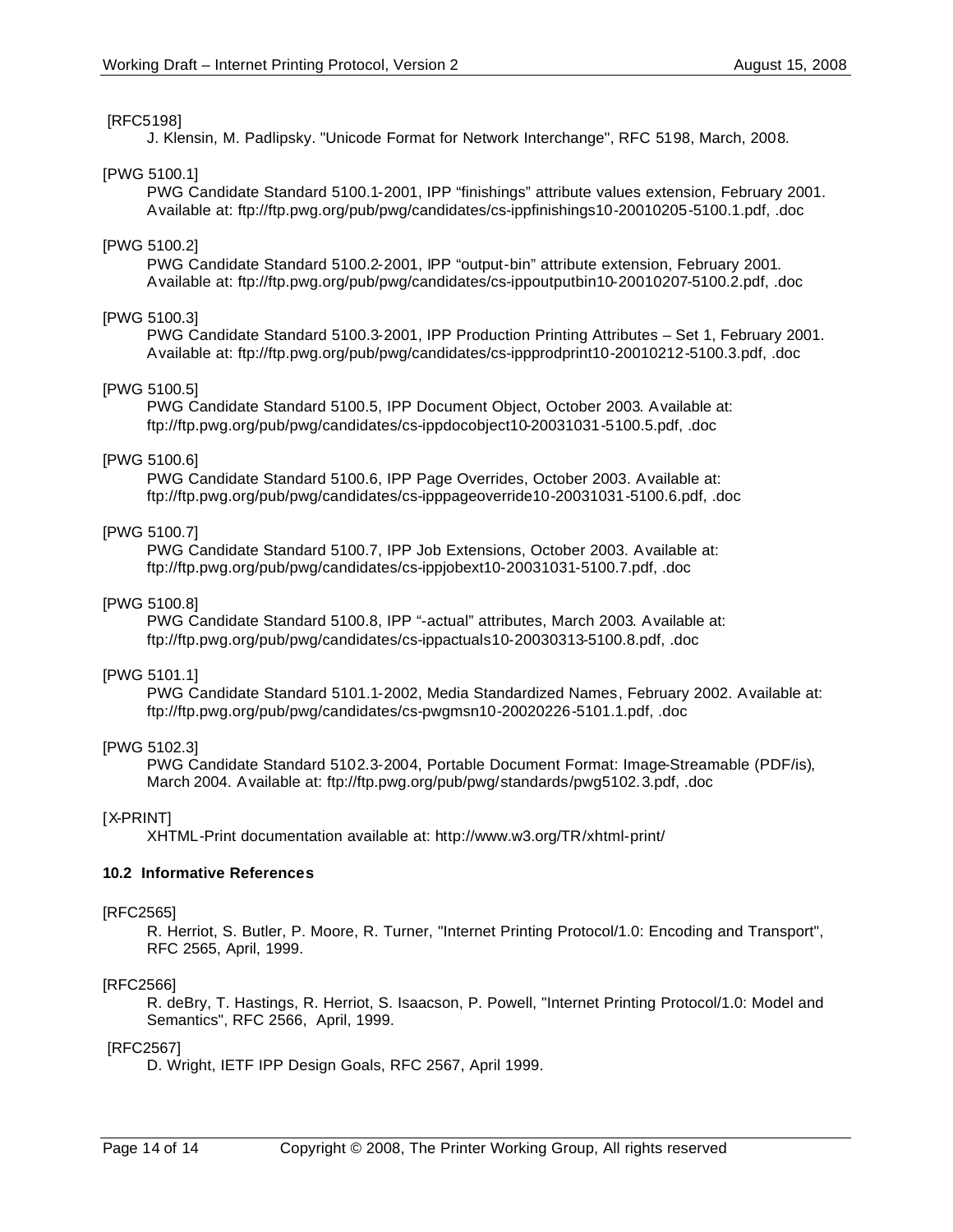#### [RFC3196]

T. Hastings, C. Manros, K. Kugler, H. Holst, P. Zehler, "Internet Printing Protocol/1.1: Implementor's Guide", RFC 3196, November, 2001.

# **11 Author's Addresses**

#### **Ron Bergman**

Ricoh Americas Corporation **Phone: 805-426-6542** 2635 Park Center Drive **FAX:** 

**Harry Lewis**

InfoPrint Solutions Company Phone: 303-924-5337 6300 Diagonal Highway FAX: Boulder, CO 80301 e-mail: harryl@us.ibm.com

#### **Ira McDonald**

 High North Phone: 906-494-2434 PO Box 221 FAX:

**Michael R. Sweet** Apple Computer **Phone: 408-974-8798** 1 Infinite Loop, MS 302-3PG FAX: Cupertino, CA 95014 **E-Mail:** msweet @apple.com

Simi Valley, CA 93065 e-mail: Ron.Bergman@ricoh-usa.com

Grand Marais, MI 49839 e-mail: blueroofmusic@gmail.com

**The authors would like to especially thank the following individuals who also contributed significantly to the development of this document:**

**The following individuals also contributed to the development of this document:**

| Jerry Thrasher     | Lexmark    |
|--------------------|------------|
| Craig Whittle      | Sharp      |
| Dave Whitehead     | Lexmark    |
| <b>Bill Wagner</b> | <b>TIC</b> |
| Peter Zehler       | Xerox      |
| Lee Farrell        | Canon      |
| Glen Petrie        | Epson      |
| Mike Sweet         | Apple      |
| Ted Tronson        | Novell     |
|                    |            |

# **12 Appendix X Document Revisions**

# **This section is to be removed when this document is approved!**

#### **A. Changes made to create August 15, 2008 version.**

Removed references to "Simple Workgroup Printer", "Enterprise Printer", and "Production Printer". Where appropriate these names were changed to "IPPv2.0", "IPPv2.1", and "IPPv2.2" respectively.

#### **B. Changes made to create August 6, 2008 version.**

Changed format of document location to conform to the PWG Process Specification.

Updated the Table Of Contents.